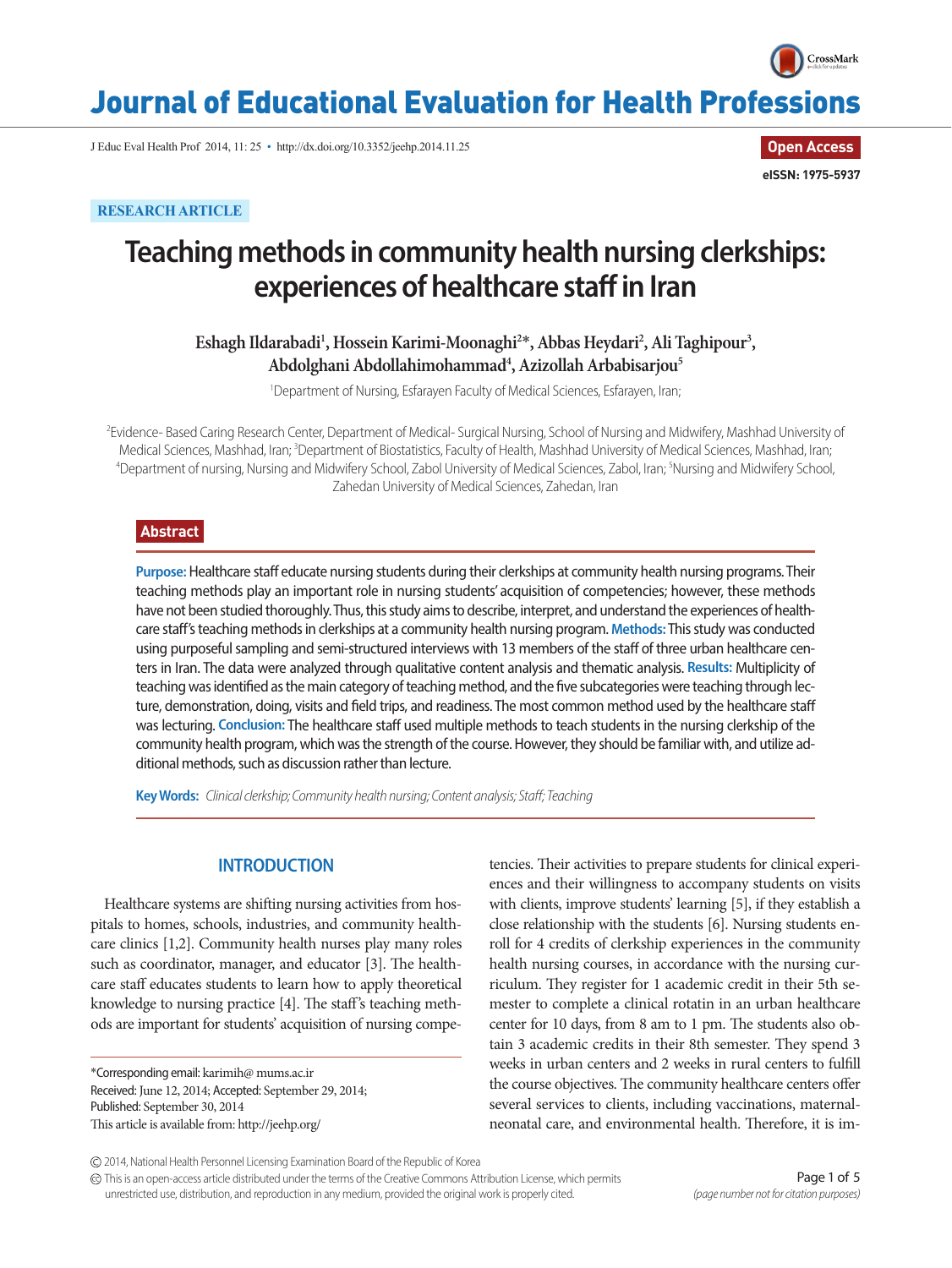possible for instructors to be in all sections simultaneously. Consequently, the healthcare staff has been delegated to be responsible for nursing students' education. There are some controversial issues about teaching methods in clinical and community-based centers. Most of the staff have not been educated formally to educate students; and perhaps, they are unfamiliar with teaching strategies and methods. The healthcare staff members often employ teacher-centered methods, and use teaching skills incompetently in pre and post-conferences [7-9]. However, some researchers have reported that staff utilizes a multiplicity of teaching methods [10], such as demonstrations and involving students in real and practical situations [11].

If staff members are not qualified, many problems may arise in the clerkship community healthcare courses. The students might consider the courses as a 'break' or time for 'fun,' and be unproductive. They might feel that supervision is lacking, lose their motivation to actively participate, or be unable to deliver nursing services outside of the hospital. In addition, they may identify a gap between theory and practice, and feel pessimistic about the clerkship period [1,12-14]. Therefore, it is necessary to gain in-depth information about how the healthcare staff teaches the students in the community healthcare fields through a qualitative research study. This study aims to describe and interpret the staff's experience with teaching methods in clerkship courses.

## **METHODS**

This qualitative study used content analysis, which is the process of understanding, interpreting, and conceptualizing meanings in the qualitative data of the participants [15]. Content analysis is useful for the investigation of phenomena that have not been studied in-depth [16]. This study investigated the staff's experiences with teaching methods in clerkships of community health nursing courses in healthcare centers in 2011 to 2012.

The current study was conducted in urban healthcare centers in Mashhad, Torghabeh, and Shandiz, Iran. The inclusion criteria were at least 1 year of educational experience and a willingness to participate in the study. The participants were 13 healthcare staff working in vaccination, maternal-neonatal, midwifery, environmental health, and rural healthcare centers. They were married, aged 40 to 50 years (mean age, 43.6 years), with an average of 18.4 years working experience. The sampling method was purposive. A semi-structured interview was conducted for 45 to 60 minutes with each participant. The interview began with the general question: "How do you teach your students?" Subsequent questions focused on more specific issues, such as "How do you teach vaccinations?" The interviews were taped using a digital recorder in the participants' workplace and then they were transcribed. The participants were encouraged to express their experiences and feelings freely about teaching students. Probing questions were used to gain a deeper understanding of the information, and included questions such as, "Could you explain more on this issue?" or "What do you mean when you say\_\_\_?"

Sampling continued until data saturation was achieved. The data were analyzed using thematic analysis. The steps of the analysis were open coding, and developing classifications and abstractions. The interviews were read thoroughly several times, line by line, to extract the primary codes, which were then classified in the same group. Reviewing group codes led to forming initial categories, in which similarities, differences and main categories were identified. The categorization designates the meaning of phenomena to improve understanding and to produce knowledge. After data coding and categorization agreement were completed, each category was studied for saturation [16]. After a prolonged immersion in the data through several readings, the participants (staff members) checked the extracted data to verify that it matched their experiences. Peer debriefings were used as a method to ensure the rigor and the trustworthiness of the findings.

The approval for this study was obtained from the School of Nursing and Midwifery. One of the study's researchers described the study objectives to the participants before obtaining their written consent forms.

## **RESULTS**

The data analysis revealed that multiplicity of teaching methods was the main category. The subcategories included lecture, demonstration, doing, visits and field trips, and readiness.

#### **Multiplicity of teaching methods**

Multiplicity of teaching methods was the main category of educational methods used in the clerkships. The staff used different methods, including lecture, demonstration, doing, visits and field trips, and readiness, based on the facilities, services, and their own capabilities.

#### **Lecture**

The lecture was the most common method of teaching in the healthcare centers. The staff usually lectured when students first entered the healthcare center to introduce them to the center's potential for learning experiences during the delivery of services to the clients:

We teach students that what we do is environmental health. Our work process and the tasks of each person who works in this field are taught in detail. All of them are described to the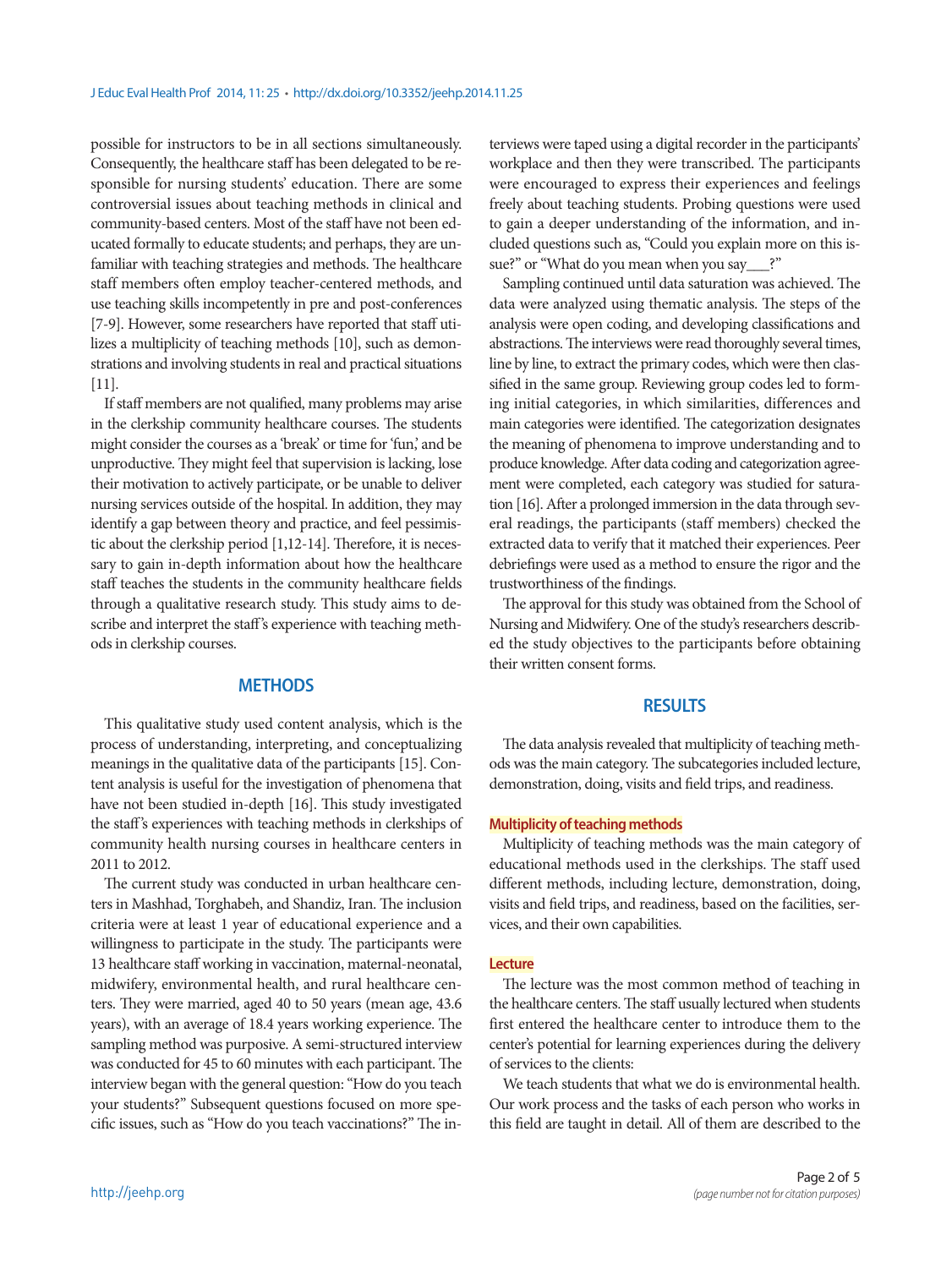students. Indeed, I try to talk about diseases, because students are interested in them. When I teach a mother how to take pills in the presence of the students, I am more descriptive because the students learn more.

### **Demonstration**

The staff used demonstrations to explain and show procedures in a step-by-step and gradual manner, before permitting the students to perform the procedures, such as vaccinations and measuring the heights and weights of children. Demonstration was the teaching method that was used most often for vaccinations and procedures in the midwifery sections:

If the day's work assignment is allocated to child monitoring, we should measure height, head circumference, and the weight of the child in the presence of the students. The skills are demonstrated practically in the midwifery section. The student watchesand sees how we work.

#### **Doing**

The staff assisted the students in providing services to the clients from the different units. They taught skills and shared their experiences with the students. The staff delegated tasks based on the students' capabilities. For example, the students independently performed school health activities. However, they were prepared before doing any task independently in the vaccination unit:

We try to share with students, information about preparing and completing files and managing clients. Every student goes to class and teaches clients about personal health and does dental, skin, and hair examinations. They go to the stores to check for expired goods and to see whether the shopkeeper has discarded them or not. When we are sure that students can vaccinate, this task is delegated.

#### **Visits and field trips**

The staff along with students, visited factories, stores, schools, and homes to understand the real atmosphere, events, and activities of the people. They also explained practical issues during the visits:

Students visited water sources, carpentry workshops, and grocery stores. We visited important places, such as confectioneries, diary stores, and major restaurants that serve large volumes of food. Then, based on regulations, we taught the students about the personal health of workers; then the students explained environmental health and sanitation practices to the workers. We went to school with the students. We also visited diabetic and hypertensive families, and ion other days, we also visited families who had small children, for the family planning program.

## **Readiness**

The staff performed different activities to prepare for the students' education, including student orientation, primary education, encouragement, control, and supervision: One of the strategies is to orient students. I explain the different sections of the healthcare center to them so that they are familiar with the section's tasks and routines. I explain their routines. I tell them about the prevention disease section and its responsibilities. In primary education, the staff attempted to do tasks first to prepare students. They vaccinated clients during the first days of the clerkship until the students were ready to do them: When students enter, there usually are one or two of them. I explain the registries to them, and then the procedures are taught. First, we do several injections. The staff tries to encourage the students in the clerkships of community health nursing. We try to discover what's happening in students' minds; we encourage them based on their interests in the work. The participants continuously supervised and controlled the students' activities to correct or prevent possible problems: We should supervise students for vaccine storage conditions, based on maintaining the cold chain inside the refrigerator, outside the refrigerator, and during the injection. This knowledge reflects our supervision.

### **DISCUSSION**

The staff used multiple teaching methods in the healthcare centers based on the nature of community health nursing education and the characteristics of available facilities. The results are in line with Hossein et al. [10]'s study. In clerkships for community health nursing, three domains of learning, including cognitive, affective, and psychomotor are considered simultaneously. Thus, each domain needs an appropriate method or more methods. In fact, learning objectives determine teaching methods for the most part.

The lecture was the dominant method for teaching. The staff lectured students on theoretical issues when they were free and not engaged in doing clinical activities on the units. The results support the findings of the studies by Mtshali [7] and Darvish Ghadimi and Roudbari [11]. The lecture is a teacher-centered method and does not facilitate comprehensive learning in students who are often passive and do not acquire the necessary competencies. However, the other methods, including demonstration, doing, and visits and field trips, directly involved students in the practical issues of the client.

In the student-centered approaches, learners actively participate in the process to acquire critical thinking, self-directed learning, communication, and teamwork skills [7,11,17]. Nursing students prefer and are satisfied with teaching methods that involve them actively in the learning tasks [18].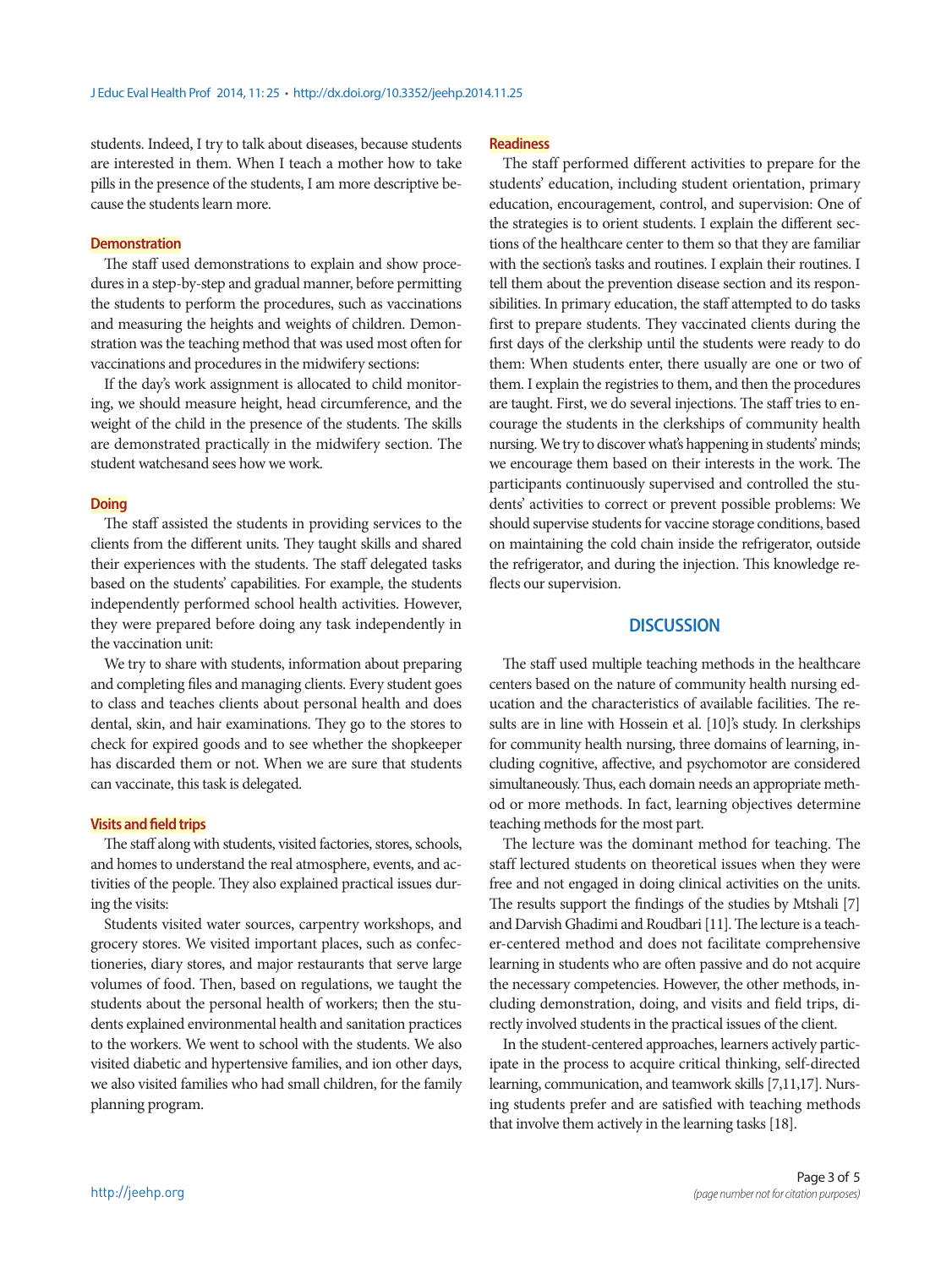The staff attempted to prepare students in an educational atmosphere through primary education, orientation, encouragement, control, and supervision. These interventions provide an improved and low-stress educational atmosphere, and they increase the students' satisfaction with time management, understanding of professional responsibilities, learning of clinical skills, and quality of education. The findings are in agreement with Molabashi et al. [8]'s and Hossein et al. [10]'s studies. However, the results contradicted the study by Molabashi et al. [8], in which the majority of teachers had no direct supervision of the students [19]. The contradictory findings could be due to the personal characteristics of the staff, such as their responsibilities and different motivations.

In conclusion, the staff educated students using a mixedteaching method. The teacher-student-centered approaches could be considered as the strength of the clerkships for community health nursing education. It seems that demonstration along with a review of the theoretical subject areas is an effective method of education. The field trips and visiting programs increased the efficiency of staff in teaching and changing students' attitudes about providing services to the community. The findings revealed data not only for staff and instructors, but also for the education authorities to provide an atmosphere for staff and students to acquire as many competencies as possible. It is recommended that future studies investigate the experiences of both teachers and students.

**ORCID:** Eshagh Ildarabadi http://orcid.org/0000-0003-1049- 3745; Hossein Karimi-Moonaghi http://orcid.org/0000-0003- 0496-2306; Abbas Heydari http://orcid.org/0000-0002-1082- 7488; Ali Taghipour http://orcid.org/0000-0001-7594-0097; Abdolghani Abdollahimohammad http://orcid.org/0000-0002- 7929-5539; Azizollah Arbabisarjou http://orcid.org/0000-0003- 2516-3175

# **CONFLICT OF INTEREST**

No potential conflict of interest relevant to this article was reported.

# **ACKNOWLEGMENTS**

This study was conducted as part of the dissertation requirements for a PhD in Nursing at Mashhad University of Medical Sciences (approval code: 89429). The authors thank the staff for their participation in the study and the Vice President for Research of Mashhad University of Medical Sciences School of Nursing.

## **SUPPLEMENTARY MATERIAL**

Audio recording of the abstract. **REFERENCES**

- 1. Heidary A, Mazlom R, Ildarabadi E. Nursing's position in health care delivery system in Iran. Iran J Nurs Res. 2012;7:37-44.
- 2. Frank B, Adams MH, Edelstein J, Speakman E, Shelton M. Community-based nursing education of prelicensure students: settings and supervision. Nurs Educ Perspect. 2005;26:283-286.
- 3. Brunner LS, Smeltzer SC, Hinkle JL, Bare BG, Cheever KH. Brunner & Suddarth's textbook of medical-surgical nursing. 12th ed. Philadelphia (PA): Wolters Kluwer Health/Lippincott Williams & Wilkins; 2010. 2288 p.
- 4. Baglin MR, Rugg S. Student nurses' experiences of communitybased practice placement learning: a qualitative exploration. Nurse Educ Pract. 2010;10:144-152. http://dx.doi.org/10.1016/ j.nepr.2009.05.008
- 5. Poorghaneh P, Hosseini MA. The role of nursing staff in nursing students' learning in clinical settings. J Med Educ Dev. 2010;3:7- 11.
- 6. Chehrzad MM, Reza Masoleh SH. Clinical training by nursing teachers and clinical nurses: graduates and students point of view. J Babol Univ Med Sci. 2010;12(Suppl. 1):95-99.
- 7. Mtshali NG. Implementing community-based education in basic nursing education programs in South Africa. Curationis. 2009;32:25-32. http://dx.doi.org/10.4102/curationis.v32i1.870
- 8. Molabashi R, Haghani F, Memarzadeh M. An investigation on teachers' skills in education clinics (ambulatory setting) in Isfahan University of Medical Sciences. J Babol Univ Med Sci. 2010; 12(Supp. 1):34-39.
- 9. Razeghinejad MH, Bakhshi H, Mashayekhi N. A survey on teaching style of academic members in Rafsanjan University of Medical Sciences. Hormozgan Med J. 2010;14:198-205.
- 10. Hossein KM, Fatemeh D, Fatemeh OS, Katri VJ, Tahereh B. Teaching style in clinical nursing education: a qualitative study of Iranian nursing teachers' experiences. Nurse Educ Pract. 2010;10:8- 12. http://dx.doi.org/10.1016/j.nepr.2009.01.016
- 11. Darvish Ghadimi F, Roudbari M. Teaching styles of faculty members in schools affiliated with Iran University of Medical Sciences. Iran J Med Educ. 2012;11:917-925.
- 12. Heravi M, Rejeh N, Anoosheh M, Alhani F. Nursing students' comprehension of community health nursing training in field: a qualitative research. Iran J Med Edu. 2011;11:526-538.
- 13. Leh SK. Nursing students' preconceptions of the community health clinical experience: implications for nursing education. J Nurs Educ. 2011;50:620-627. http://dx.doi.org/10.3928/01484834- 20110729-01
- 14. Ildarabadi E, Karimi Moonaghi H, Heydari A, Taghipour A. The process of community health nursing clinical clerkship: a ground-